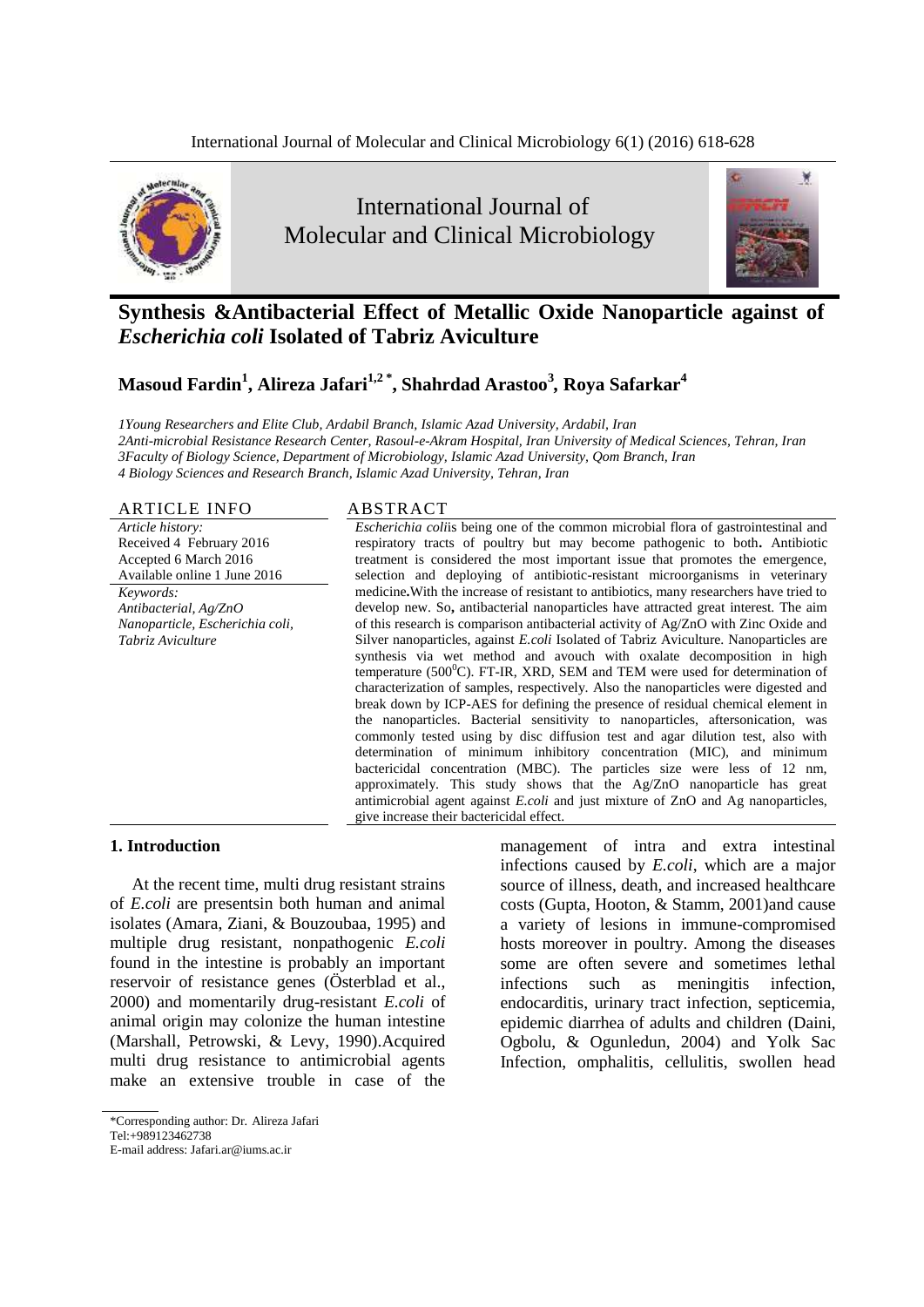syndrome, Coli granuloma, and Colibacillus's(Gross, 1994). Antibacterial properties of nano metal oxide have been discovered as new generation of antimicrobial agent and researchers have introduced the use of silver and zinc ions as superior disinfectants for from hospitals infectious microorganisms (Lin, Vidic, Stout, & Victor, 1996; Sondi & Salopek-Sondi, 2004; Yu-sen, Vidic, Stout, McCartney, & Victor, 1998). Although, they have believed that residual these metal ions may adversely affect human health (Blanc, Carrara, Zanetti, & Francioli, 2005), but scientists' experiments demonstrated selectivity in the toxic nature of ZnO nanoparticle to different bacterial systems and human T lymphocytes. They suggested that ZnO nanoparticle may potentially useful as nanomedicine based antimicrobial agents (Sondi & Salopek-Sondi, 2004).we know that the bactericidal effect of metal nanoparticles have been ascribed to their size, photo-catalytic activity, which allows them to interact with microbial membranes and is due to the release of metal ions in solution (Morones et al., 2005). While various hypotheses have been proposed to explain the mechanism of antimicrobial activity of silver nanoparticle, it is widely believed that silver nanoparticleare incorporated in the cell membrane, which causes leakage of intracellular substances and eventually causes cell death (Cho, Park, Osaka, & Park, 2005; Thirumurugan, Shaheedha, & Dhanaraju, 2009). Some of the silver nanoparticle also inter penetrate into the cells. It is also reported that bactericidal efficiency is affected by the type of microorganism. In investigate with gram negative, *E.coli*, and gram positive, *S.aureus*, Kim reported greater biocidal efficiency of silver nanoparticle for *E. coli*and attributed it to difference in cell wall structure between gram negative and gram positive microorganisms (Kim et al., 2007). Also, jayesh suggested that combination of metal oxide nanoparticles may give rise to more complete bactericidal effect against bacterial population (Jafari, Ghane, & Arastoo, 2011; Jafari, Ghane, Sarabi, & Siyavoshifar, 2011).This study has been undertaken to isolate and characterize *E.coli*  strains from aviculture of Tabriz for assessing their susceptibility patterns to some nanoparticle antimicrobials**.**

## **2. Materials and Methods**

### *2.1. Sampling from excrement swab*

Samplingfor 4 months, from 15April to15July2015was conducted.After theautopsy, samples were prepared from liverof chicken with sterileswabs from different aviculture of Tabriz and were transferredvia BHI broth to the microbiology laboratory.

# *2.2. Bacteriological analysis*

A loop sample from Lung swab were spread on the *Eosine*-*Methylene Blue* (EMB) agar medium (MERCK, Germany). All samples were incubated for 24 hours at  $37^{\circ}$ C into EMB for successful isolation of typical colonies. Identification was done base of biochemical tests included gram staining, tests for Oxidase, Methyl red, *Voges-Proskauer* reactions, Indole, Catalase, Urea hydrolysis, hydrolysis tests, also Lactose fermentation, Nitrate reduction, casein hydrolysis and sugar fermentation.

# *2.3. Synthesis of ZnO nanoparticle*

Zinc acetate (MERCK, Germany) was added to ethanol (MERCK, Germany) in a two neck flask giving a 0.3 M white solution. The temperature was elevated to 50 $\degree$ C and after 30 min of continuous stirring oxalic acid (MERCK, Germany) was rapidly added to the solution. The molar ratio Zn:OA was 1. The system was kept at 50  $\mathrm{^0C}$  under reflux for 2 h and a white precipitate was obtained; then the acetic acid and some of the ethanol were released moisture and the arising viscous gel was dried at 80  $\mathrm{^0C}$ overnight. The dried Zinc oxalate was ground and calcined at  $550<sup>0</sup>C$  for 2 h.

# *2.4. Synthesis of Ag monometallic nanoparticle*

Silver nitrate (MERCK, Germany) was added to ethanol (MERCK, Germany) in a two neck flask giving a 0.3 M gray solution. The temperature was elevated to  $50<sup>0</sup>C$  and after 30 min of continuous stirring oxalic acid (MERCK, Germany) was rapidly added to the solution. The molar ratio Ag:OA was 1. The system was kept at  $50<sup>0</sup>C$  under reflux for 2 h and a white precipitate was obtained; then the acetic acid and some of the ethanol were released moisture and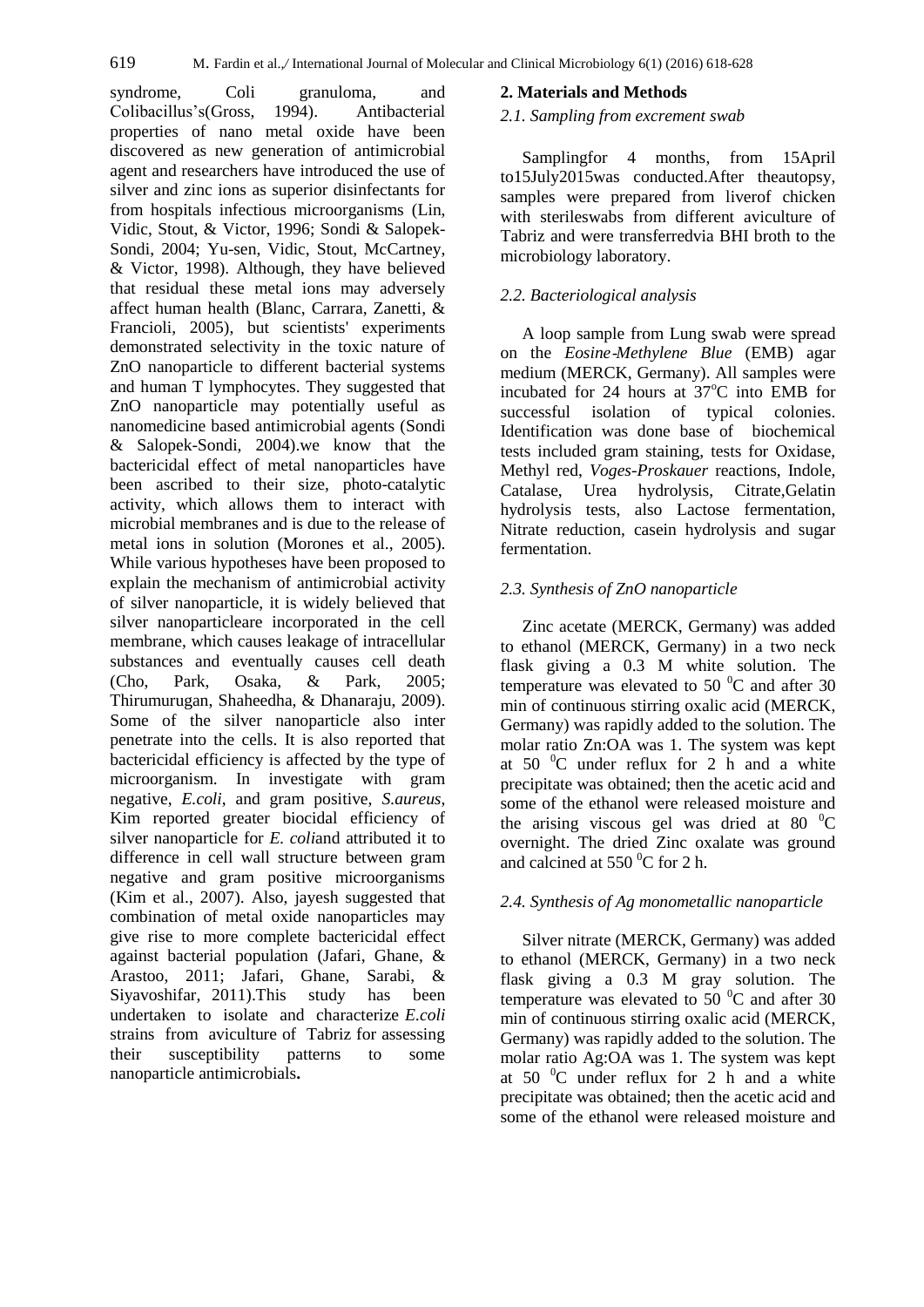the arising viscous gel was dried at 80  $^{\circ}$ C overnight. The dried silver oxalate was ground and calcined at 550 $\mathrm{^0C}$  for 2 h.

#### *2.5. Synthesis of Ag/ZnONanoparticle*

Zinc chloride (MERCK, Germany) and silver nitrate (MERCK, Germany) were added to ethanol (MERCK, Germany) in a two neck flask giving a 0.3 M gray solution. The temperature was raised to  $50^{\circ}$ C and after 30 min of continuous stirring, oxalic acid (MERCK, Germany) was rapidly added to the solution. The molar ratio Zn/Ag:OA was 1. The system was kept at  $50^{\circ}$ C under reflux for 2 h and a gray precipitate was obtained; then the resulting viscous gel was dried at 80  $^{\circ}$ C overnight. The dried Ag/ZnO oxalate was ground and calcined at  $550^{\circ}$ C for 2 h.

#### *2.6. Characterization*

Experiences of dependent on the crystallinity of the nanoparticles were carried out using a Xray diffractometer set (XRD, Bruker D8- Advance Diffractometer using Cu Kα radiation). Also the nanoparticles were digested and analyzed by inductively coupled plasma-atomic emission spectroscopy (ICP-AES, LIBERTY– RL, Varian Australia Co.) for determining the presence of residual chemical element in the nanoparticles. Fourier transform infrared (FT-IR) spectra were recorded on a Bruker spectrophotometer in KBr pellets. Surface morphology of product was characterized by using a scanning electronic microscopy (SEM, Cam Scan MV2300) with an accelerating voltage of 30 KV and TEM.

## *2.7. Disk diffusion test*

Bacterial sensitivity to antibiotics is commonly inspected by a disk diffusion test, employing antibiotic impregnated disk(Case & Johnson, 1984). A 10 ml suspension of each nanoparticle (approximately,  $16384 \mu$ gml<sup>-1</sup>) was prepared into the Muller Hinton Broth medium (MERCK, Germany) and then suspension of nanoparticles was sonicated at room temperature and frequency of 28 KHz, during at the 10 minute, subsequently filtered through a membrane filter (0.2 µm, 15 mm diameter ShimieRasanTeb). The nanoparticles laden filter

paper were dried in an oven for 1 h and small disks of uniform size (6 mm diameter) containing  $16384 \mu gml^{-1}$  nanoparticleswere punched out and stored in a desiccator at room temperature. A content of  $1.5 \times 10^8$  CFU ml<sup>-1</sup> of *E. coli* bacteria were cultured completely on the surface of a Muller Hinton agar plate (MERCK, Germany) before placing the disks on the plate. The plate was incubated at the 35 OC for 24 h, after which the average diameter of the inhibition zone enclosing the discs was measured with a ruler with up to 1 mm resolution. Subsequently, the tests were reported on three replicates.

#### *2.8. Agar Dilution test*

A 16384 µgml<sup>-1</sup>suspension of each nanoparticle was prepared into the Muller Hinton Broth medium, approximately, and then each nanoparticle was sonicated at room temperature and frequency of 28 KHz, during at the 10 minute. The bacterial inoculum  $(1.5\times10^{8}$ CFUml-1 ) was cultured completely on the surface of a Muller Hinton agar plate before excavating the cavity on the plate. Then 100  $\mu$ g.ml<sup>-1</sup> from suspension of nanoparticles were filled into the cavities. The plate was incubated at  $35^{\circ}$  for 24h, after which the average diameter of the inhibition zone enclosing the cavities was measured with a ruler with up to 1 mm resolution. The examination was also replicated, and so the results were compared together. Subsequently, the tests were reported for each nanoparticle and with *E. coli* strain on three replicates.

# *2.9. Determination of the Minimum Inhibitory Concentration (MIC) and Minimum Bactericidal Concentration (MBC)*

The lowest concentration of material that inhibits the growth of an organism was defined as the minimum inhibitory concentration(Sondi & Salopek-Sondi, 2004)(MIC). From the serial dilution method, were employed for determining the MIC of the nanoparticles(Daini et al., 2004). The test tubes were filled with 1ml of the liquid Muller Hinton broth medium. Into each of the test tubes number 1 and 2, one ml solution containing  $16384 \text{ µg.m}^{-1}$  of nanoparticles that had been sonicated at room temperature and frequency of 28 KHz, during at the 10 minute,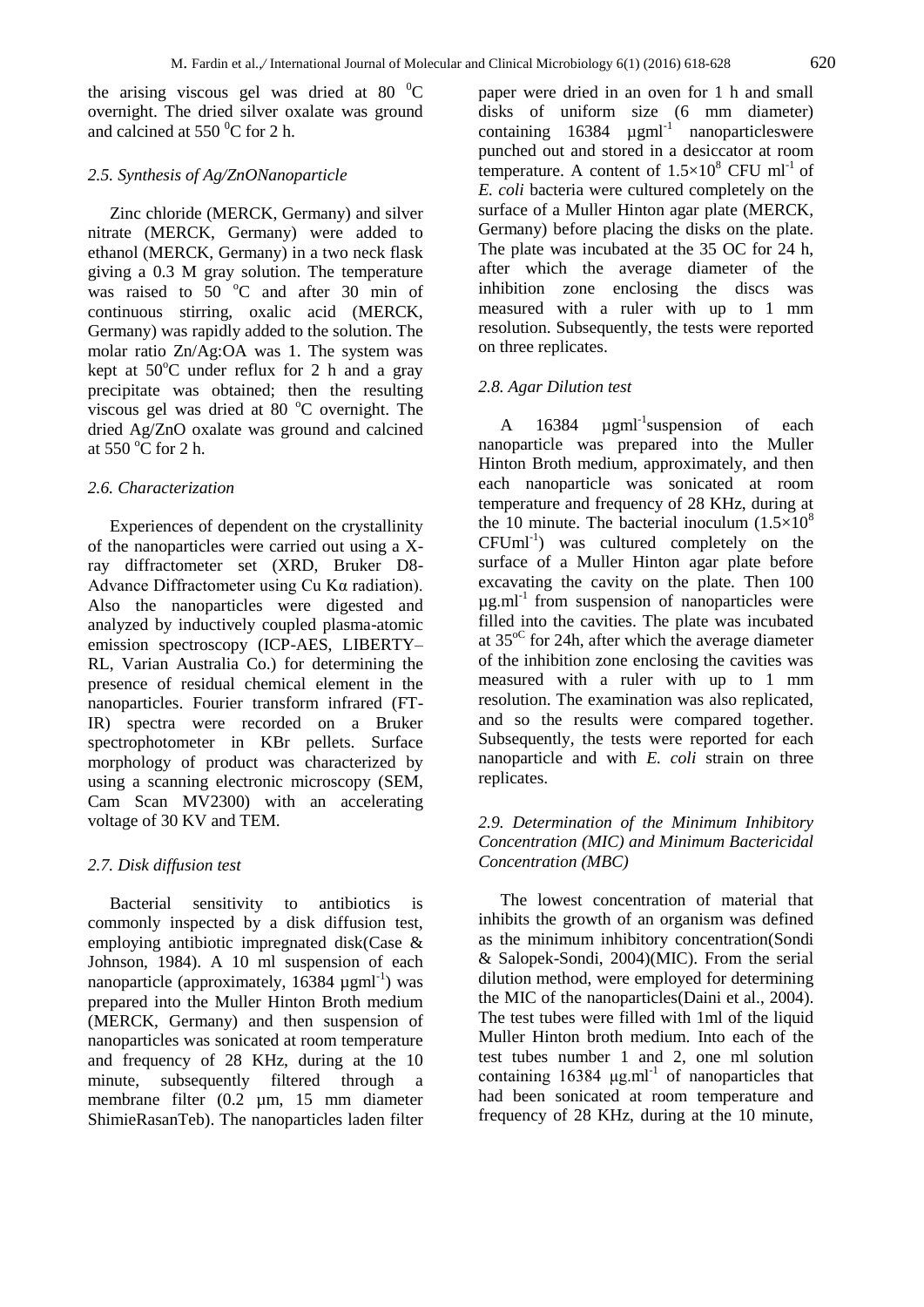already was added and mixed thoroughly with the culture medium. The concentration of nanoparticles in each test tube become 8192  $\mu$ g.ml<sup>-1</sup>. Then, 1 ml of the content of test tube number 2 was added to test tube number 3 and mixed completely. This process was performed serially to test tube number 16. Consequence, 1 ml content of test tube number 16 was discarded. In order to have equal amounts of material in all the test tubes, 0.9 ml of test tube number 1 was discarded. Finally, 0.1 ml of microbial suspensions (*E.coli*) containing  $1.5 \times 10^8$  CFU ml<sup>-</sup> microorganism, were added to test tubes number 2 to 17, and the test tubes were incubated at 35 °C for 24 h. Then, the microbial growth was studied by turbidimetric measurement, using a spectrophotometer (Nanovolume-spectrophotometer, Scandrop 250, Analytikjena Co.). The experiments also included a positive control (test tube containing nanoparticle and Muller Hinton broth medium, devoid of inoculum) and a negative control (test tube containing inoculum and Muller Hinton broth medium, devoid of nanoparticle). The negative controls indicated the microbial growth profile in the absence of nanoparticle(Jafari, Ghane, Sarabi, et al., 2011; Kawashita et al., 2000; Yang et al., 2006). All the experiments were carried out in triplicate. The minimum bactericidal concentration (MBC), i.e., The lowest concentration of nanoparticles that kills 99.9% of the bacteria was also determined from the batch culture studies. For growth inhibitory concentration (MIC) the presence of viable microorganisms was tested and the lowest concentration causing bactericidal effect was reported as MBC as suggested by Avadi(Avadi et al., 2004). Two experiments for bactericidal effect, a loopful from each test tube (Especially, negative & positive test tubes) was inoculated on Muller Hinton agar and incubated at 35°C for 24 h. The nanoparticle concentration illustrating the bactericidal effect was picked out based on absence of colonies on the agar plate. The release of  $Ag^+$  and  $Zn^{2+}$  ions from the nanoparticles into DI water and Muller Hinton broth medium were deliberated by suspending 10 mg of nanoparticles in 100 ml DI water/medium and sonicating with ultrasonic set (PARSONIC 7500s, Pars Nahand ENGG. Co. IRAN) for 10 min. The suspension was kept in a rotary shaker (Gyrotwister 3-Dshaker,labnet Co. USA) under the same conditions as in the above

studies and residual  $Ag^+$  and  $Zn^{2+}$  concentration in the aqueous phase was defined by ICP-AES after 24 h.

# *2.10. Antibiotic Sensitivity Test*

To determine the sensitivity of standard strain of *E.coli* to common antibiotics, Disc Diffusion AgarTest with Ceftriaxone (30μg), Gentamicin (10μg), Ciprofloxacin (5μg) and Cefazolin (30μg) antibiotic disks on Mueller Hinton agar medium was done. After 24 hours of incubation, the diameter of growth inhibition around each disc was measured and compared. The disc, which has the maximum diameter of the inhibitory zone; it is more effective to destroy bacteria.

## **3. Results**

#### *3.1. Bacteriological analysis*

*Escherichia coli* isolated from poultry and poultry environment, was subjected to various morphological and biochemical tests used for identification. The distribution pattern and the biochemical tests for identification of *E. coli*  isolated from poultry sources is summarized in Table 1.

#### *3.2. The FT-IR spectra analysis*

Fig. 1 shows FT-IR spectra of (a) Ag, (b) ZnO and (c) Ag/ZnO. The supplement of oxalic acid to the ethanol solution of Ag caution was caused to the precipitation of a gray solid of silver oxalate as shown by FT-IR spectrum in Fig. 1a. The broadband at  $3427.33$  cm<sup>-1</sup>was allocated to both the  $v_s$ (O-H) and  $v_{as}$ (O-H) of hydration water. The extreme band at 1634.68  $cm<sup>-1</sup>$  was allocated to asymmetric and water tensional tremble δ(H-O-H). The shoulder at 1428.89 cm<sup>-1</sup> is present in the spectrum evidence of (N-O) tremble and the closely spaced bands at 875.31 cm<sup>-1</sup> and 577.35 cm<sup>-1</sup> are present in the spectrum evidence of (O-C-O) tensional tremble and (M-O) tremble, respectively.Fig. 1b depended to ZnO FT-IR spectrum. The broadband at  $3445.05$  cm<sup>-1</sup> was allocated to both the  $v_s$ (O-H) and  $v_{as}$ (O-H) of hydration water. The extreme band at  $1629.57$  cm<sup>-1</sup> was allocated to asymmetric and water tensional tremble  $\delta$  (H-O-H). The shoulder at  $1428.89$  cm<sup>-1</sup> is present in the spectrum evidence of (N-O) tremble and the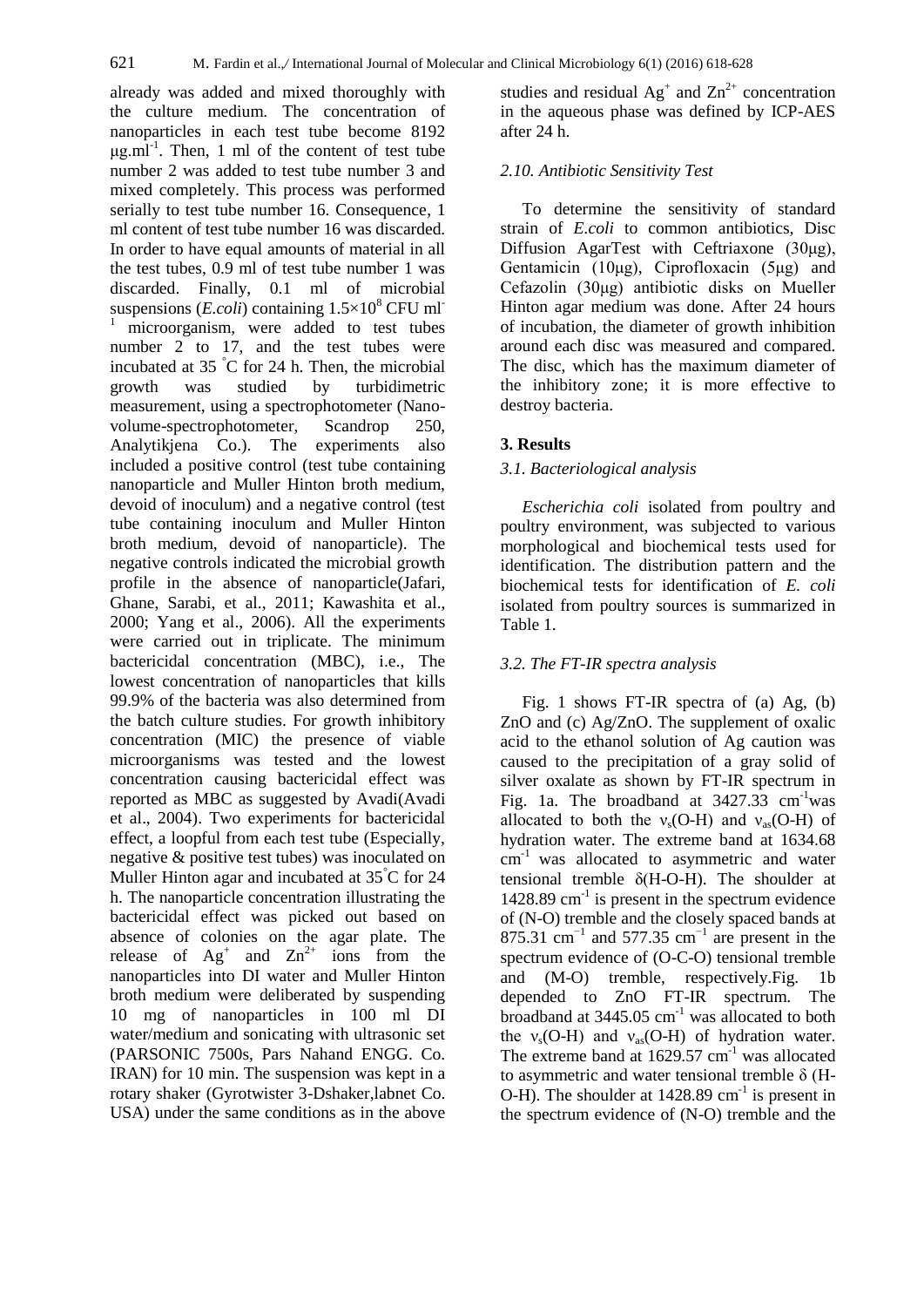closely spaced bands at 876.14  $\text{cm}^{-1}$  and 551.12  $cm^{-1}$  are present in the spectrum evidence of (O-C-O) tensional tremble and (Zn-O) tensional tremble respectively. Also, Fig. 1c conclude Ag/ZnO FT-IR spectrum. The broadband at 3426.47 cm<sup>-1</sup> was allocated to both the  $v_s(O-H)$ and  $v_{as}$ (O-H) of hydration water. The extreme band at  $1628.14$  cm<sup>-1</sup> was allocated to asymmetric and water tensional tremble δ(H-O-H). The shoulder at  $1458.22 \text{ cm}^{-1}$  is present in the spectrum evidence of (N-O) tremble and the closely spaced bands  $625.36$  cm<sup>-1</sup> are present in the spectrum evidence of (Ag/ZnO) tensional tremble respectively.

#### *3.2. The XRD spectra analysis*

The XRD pattern of Ag, ZnO and Ag/ZnO nanoparticles (Fig. 2 a, b and c) were compared and interpreted with standard data of International Centre for Diffraction Data (ICDD). The average crystallite sizes (C.S) of the nanocrystalewas calculated using the Debye-Scherer Equation from the major diffraction peaks  $(C.S = K.\lambda / β.co<sub>s</sub>θ)$ . Where At half maximum (FWHM) of the diffraction peak in radiant and  $\theta$  is the Bragg angles of the main planes. The average crystallite size of the Ag, ZnO and Ag/ZnOwere 8.66 nm, 24.75 nm and 12.15 nm, respectively.

# *3.3. The ICP-AES spectra analysis*

By ICP-AES analysis, we succeed to estimation of residual ions, after digestion of nanoparticles by sonication. They indicated ions levels of 120 ppm of silver and  $\leq 1$  ppm of zinc oxide, in the silver/Zinc Oxide nanoparticles, respectively.

#### *3.4. The TEM and SEM images analysis*

TEM images of silver nanoparticles were taken (Fig. 3) and approved that the metal particles were in the nano range, approximately. However, SEM images (Fig. 4) of nanoparticles were shown that silver; zinc oxide and silver/zinc oxide metal particles were exactly in the shape of spherical and clustered.

# *3.5. Antibiotic Sensitivity Test*

After 24 hours of incubation, the diameter of growth inhibition around each disc was measured. In fact, the disc, which has the

maximum diameter of the inhibitory zone; it is more effective to destroy bacteria. The results in depended of the antibacterial effects of currency antibiotic against *E.coli* via the disc diffusion test show that the *E. coli* had most sensitivity against of Ciprofloxacin (5µg) with  $\geq$  30 mm inhibition zone.

# *3.6. The antibacterial activity of Ag/ZnO analysis*

The antibacterial activity of silver, zinc Oxide and silver/zinc oxide nanoparticles were compared for *E.coli*using the diameter of inhibition zones in disk diffusion test and Agar dilution test. In fact, the diameter of inhibition zone (DIZ) reflects the dimension of impressionability of the bacteria. We knew, the strain susceptible to disinfectants demonstrates larger DIZ, while resistant strain exhibit smaller DIZ. The disks with silver and Zinc oxide nanoparticles were compared to the silver/zinc oxide nanoparticles for *E.coli* strain. The DIZ for zinc oxide and silver/zinc oxide nanoparticles impregnated disks were almost greater than that studied with the silver nanoparticles impregnated disks for *E.coli* strain.Correspondingly, for *E.coli*, the silver and silver/zinc oxide nanoparticles impregnated disks were found to be more effective compared to zinc oxide nanoparticles impregnated disks, however the difference in the DIZ was merely 10–15% percent. Since DIZ was measured on agar plates using a ruler with 1 mm resolution, the possibility of measurement errors exists. The results in depended of the antibacterial effects of nanoparticles against different of bacterial via the disc diffusion test, the agar dilution test the MIC and the MBC are summarized in Table 2. A greater lag phase and lower maximum absorbance (at 600 nm) were observed as the concentration of nanoparticles increased.

A Similar observation was reported by Sondi (Sondi & Salopek-Sondi, 2004). We investigate silver, Zinc oxide and silver/zinc oxide nanoparticles against *E.coli*. The bactericidal effect of nanoparticles is dependent on the concentration of nanoparticles and the initial bacterial concentration. In this study, the initial bacterial concentration was constant at  $1.5\times10^8$  $CFU$  ml<sup>-1</sup> regardless of nanoparticles concentration and microbial strain. The MIC observed for zinc oxide nanoparticle was 64µgml-1 for *E.coli*. Surprised, antibacterial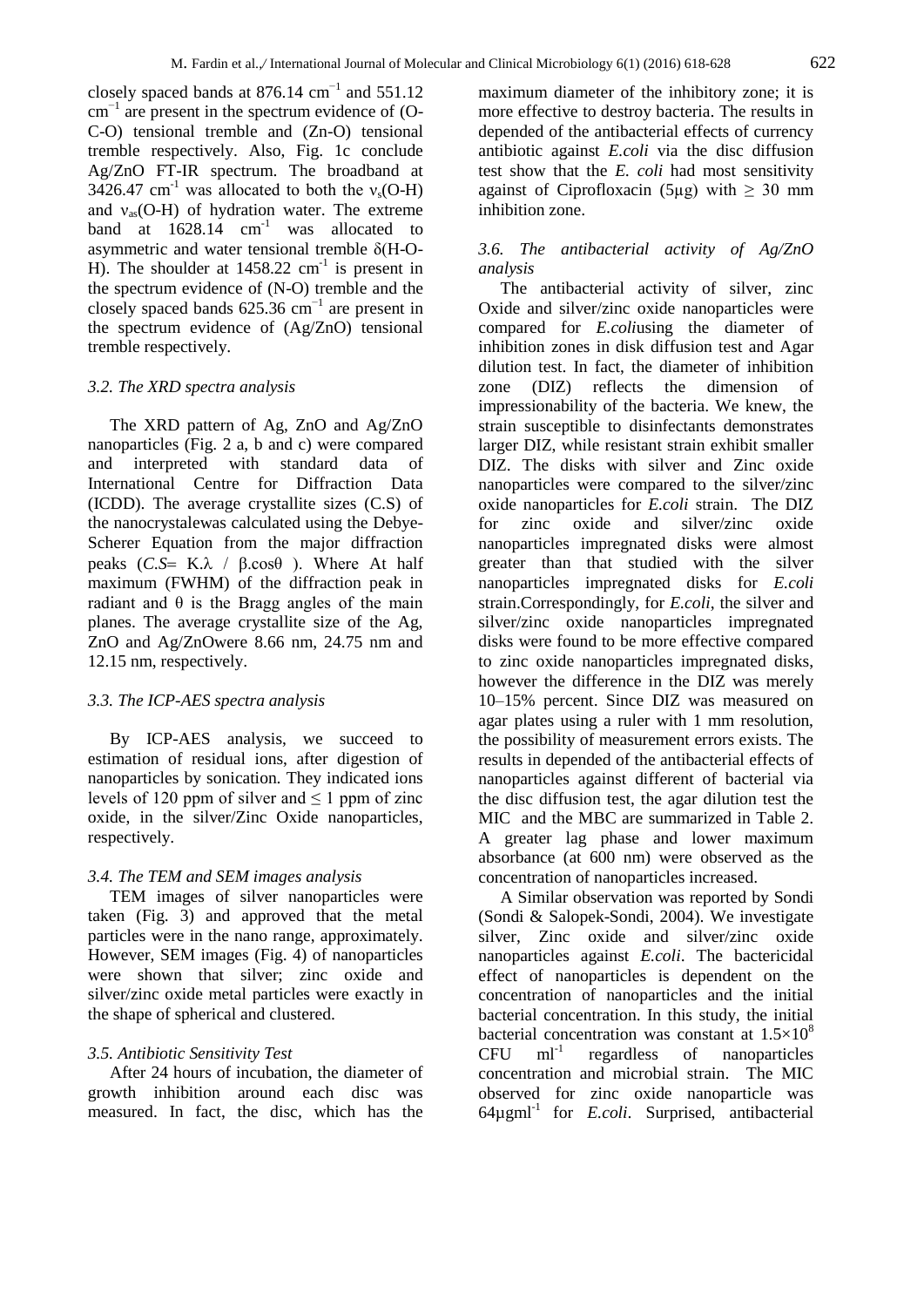effect of the silver nanoparticle was weak for *E.coli*. The MIC observed for silver nanoparticle was  $2048\mu\text{g}ml^{-1}$ . In contrast with the nanoparticles that picked out for this study, the most antibacterial effect was seen to silver/zinc oxide nanoparticle. Interestingly, the *E.coli* was most sensitivity against of silver/zinc oxide nanoparticle. In fact, our research shows that silver/zinc oxide nanoparticle has got antibacterial effects against *E.coli.* The MBC observed in this study for silver/zinc oxide nanoparticle was 128µg.ml<sup>-1</sup>.

### **4. Discussion**

Studies of Ruparelia indicated that in aqua medium, no systematic change in the size of nanoparticles observed after 24 h(Ruparelia, Chatterjee, Duttagupta, & Mukherji, 2008). In the current study, after synthesis of nanoparticles of metal oxides Ag, ZnO and combined nanoparticles of Ag/ZnO, their antibacterial effects compared. Though, studies of several authors in recent years, confirmed the antibacterial effects of Ag nanoparticle (Marshall et al., 1990; Williams, Ehrman, & Holoman, 2006). In the current study, disc diffusion and agar dilution methods used for determining the antibacterial effects of nanoparticles. Rupareliaand Jafari, et al. performed extensive experiments in the determination of microbial sensitivity of various bacteria to silver and copper nanoparticles, using Disc Diffusion Method(Jafari, Ghane, & Arastoo, 2011; Ruparelia et al., 2008). Regarding that the diameter of inhibition zone (DIZ), reflects the sensitivity of the organism, strains of sensitive, show larger DIZ and the resistant strains show smaller DIZ. The Results of the disc diffusion with Ag nanoparticle, by Thirumurugan against strains of pathogens *E.coli, salmonella typhi, Bacillus subtilis, Staphylococcus aureus*, indicated higher sensitivity to silver nanoparticle which is in contrast with the results of our study (Thirumurugan et al., 2009). Cho studies the MIC of Ag nanoparticle against *Pseudomonas aeruginosa* in which its growth in a concentration of 7.5  $\mu$ gml<sup>-1</sup> completely inhibited (Cho et al., 2005). Following their research project, Cho reported the MIC rate of silver nanoparticle for *Staphylococcus aureus* as12.6  $\mu$ g.ml<sup>-1</sup>, but the MIC for these bacteria affected

by silver nanoparticle reported 2048 µgml<sup>-1</sup>. The *E.coli*, used in the current study, showed the least and the most sensitivity to silver and Ag/ZnO nanoparticle, respectively. Actually, the least degree of MIC in *E.coli*were related to combined nanoparticles of silver and zinc with concentration of  $128\mu\text{g.m}$ <sup>1</sup>. i.e, notwithstanding those nanoparticles had the most growth inhibitory effect in *E.coli*. Lock concluded that the most the dimension of silver nanoparticle, the better would be the MIC and their antibacterial effect would decrease(Lok et al., 2006). The aim was to indicate that the sensitivity of different strains of one bacteria to silver nanoparticle shows meaningful difference. Kim studied the gram negative bacteria *E.coli*  and gram positive *Staphylococcus aureus,* also reported that the antibacterial silver nanoparticle mostly affects the *E.coli,* which is due to the difference between cell wall of gram negative & positive microorganisms(Kim et al., 2007). Rate of MIC obtained by Ping Li (Li, Li, Wu, Wu, & Li, 2005) for silver nanoparticleand against  $Staphylococcus$  *aureus* were  $0.625$   $\mu \text{gml}^{-1}$ . Limited studies performed on the antibacterial properties of ZnO. Reddy were amongst few authors worked on the toxicity of the ZnO nanoparticle in gram negative & positive bacteria (Reddy et al., 2007). They found nanoparticle is able to completely inhibit the growth of *E.coli.* Up to now, no complete and comprehensive study reported in the field of combining antibacterial nanoparticles and the comparison of their antibacterial properties for *E.coli.* Amongst few studies, Yang combined silver nanoparticle with Zn to improve the antibacterial activity of Zn nanoparticle and investigate the antibacterial effect of Zinc oxide and silver nanoparticles and also comparing them with Ag/ZnO nanoparticle (Yang et al., 2006). They obtained interesting results. According to the findings of Kawashita and Paksoo silver significantly increased antimicrobial activity(Kawashita et al., 2000; Park & Jang, 2003). Actually, Yang believed that the photocatalytic ability of ZnO nanoparticle plus silver nanoparticle improves and also increases its oxidation and reduction abilities, while suppressing bacteria growth (Yang et al., 2006). However, silver ions, eventually, release during sterilization and kill bacteria due to their high antibacterial activation. They theorized that silver ion release following bacteria death and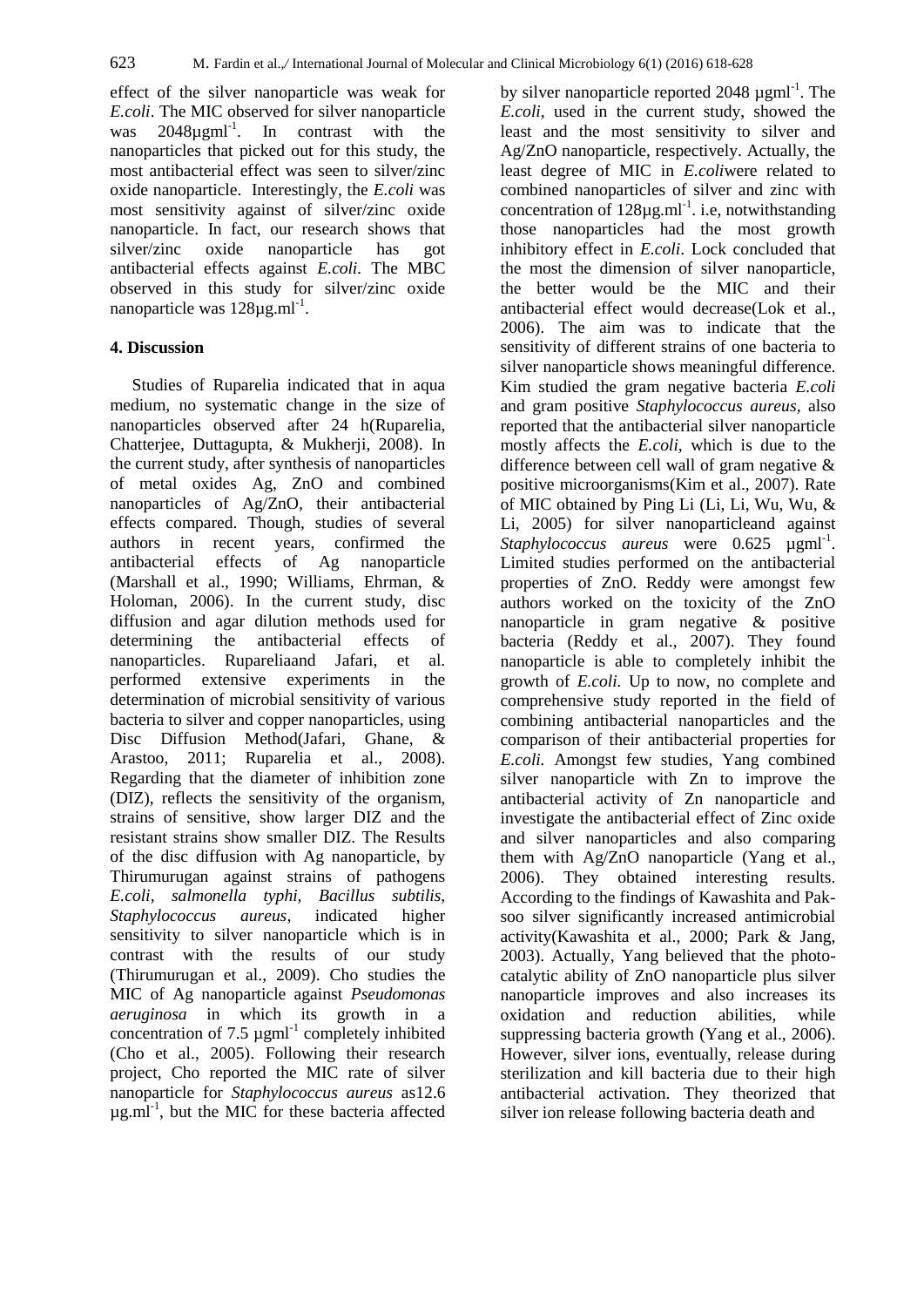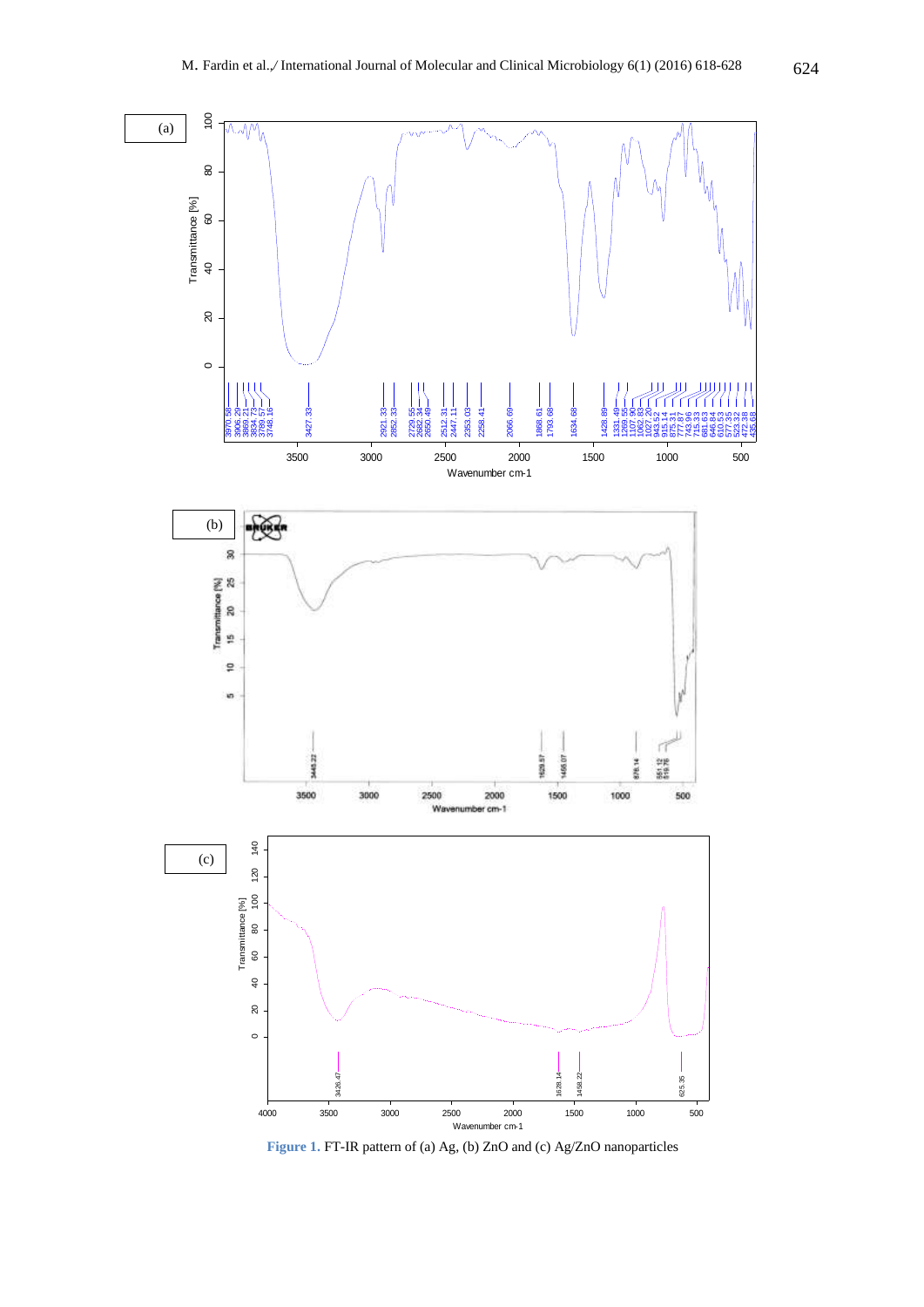

**Figure 2.** XRD pattern of (a) Ag (b) ZnO and (c) Ag/ZnO nanoparticles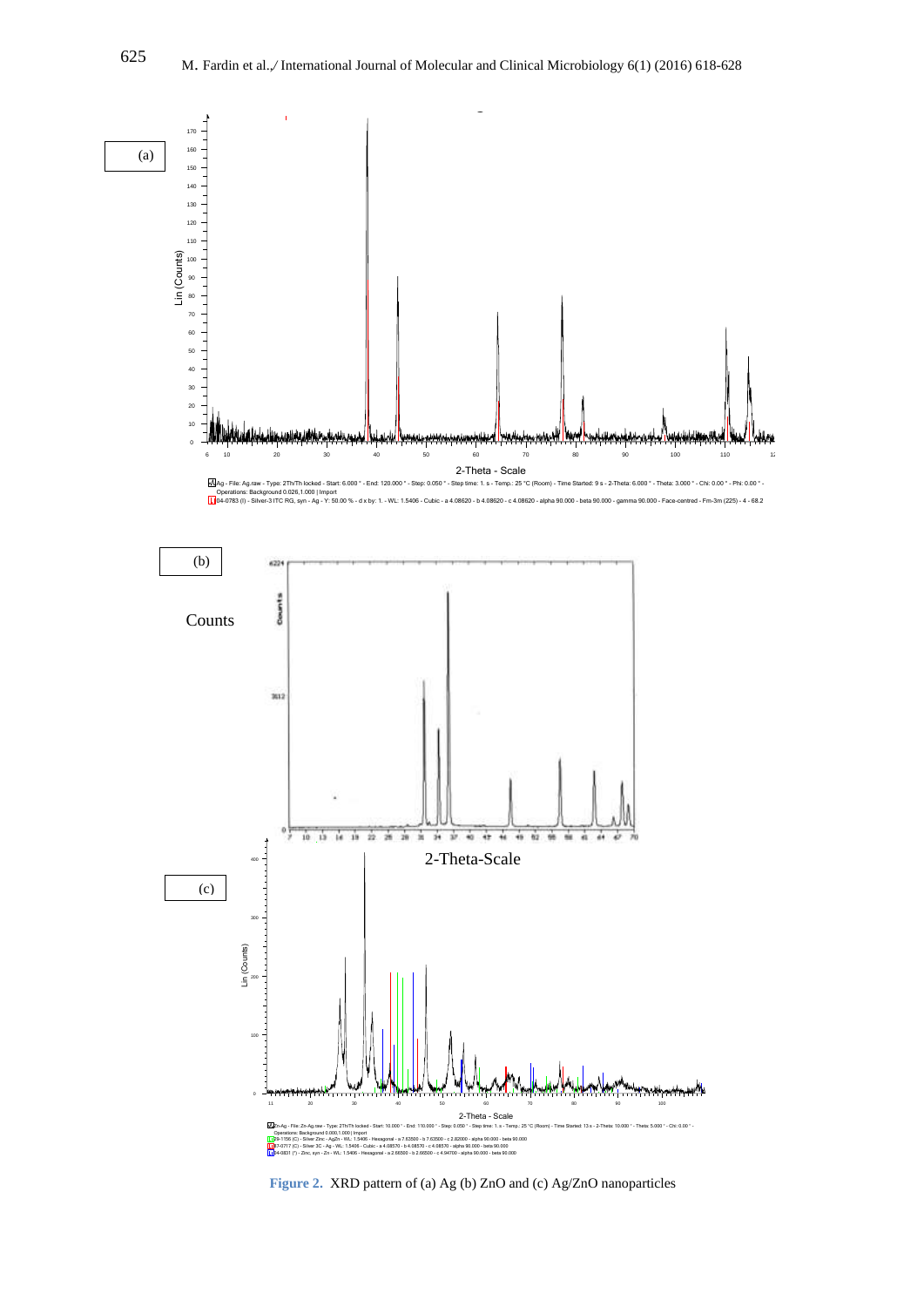

**Figure 4.** SEM images of (a) Ag, (b) ZnO and (c) Ag/ZnO nanoparticles

colloid with other bacteria and repeat their sterilization behavior. It was also mentioned that silver covered on the surface of Zn nanoparticle has the ability to involve the electrons produced through photo-catalytic reactions of Zn nanoparticle which increases electron isolation and makes gaps in the cell membrane, so increase its antimicrobial activity. Regarding studies of these authors,

antibacterial property of silver and zinc oxide nanoparticles improves with their combination. In fact, our study confirmed that the gram negative strains of bacteria had most sensitive to silver/zinc oxide nanoparticle. Further, our study approved that the Ag/ZnO nanoparticle has a great antimicrobial agent against *E.coli* andjustcombination of zinc oxide and silvernanoparticles, give increase their bactericidal effect.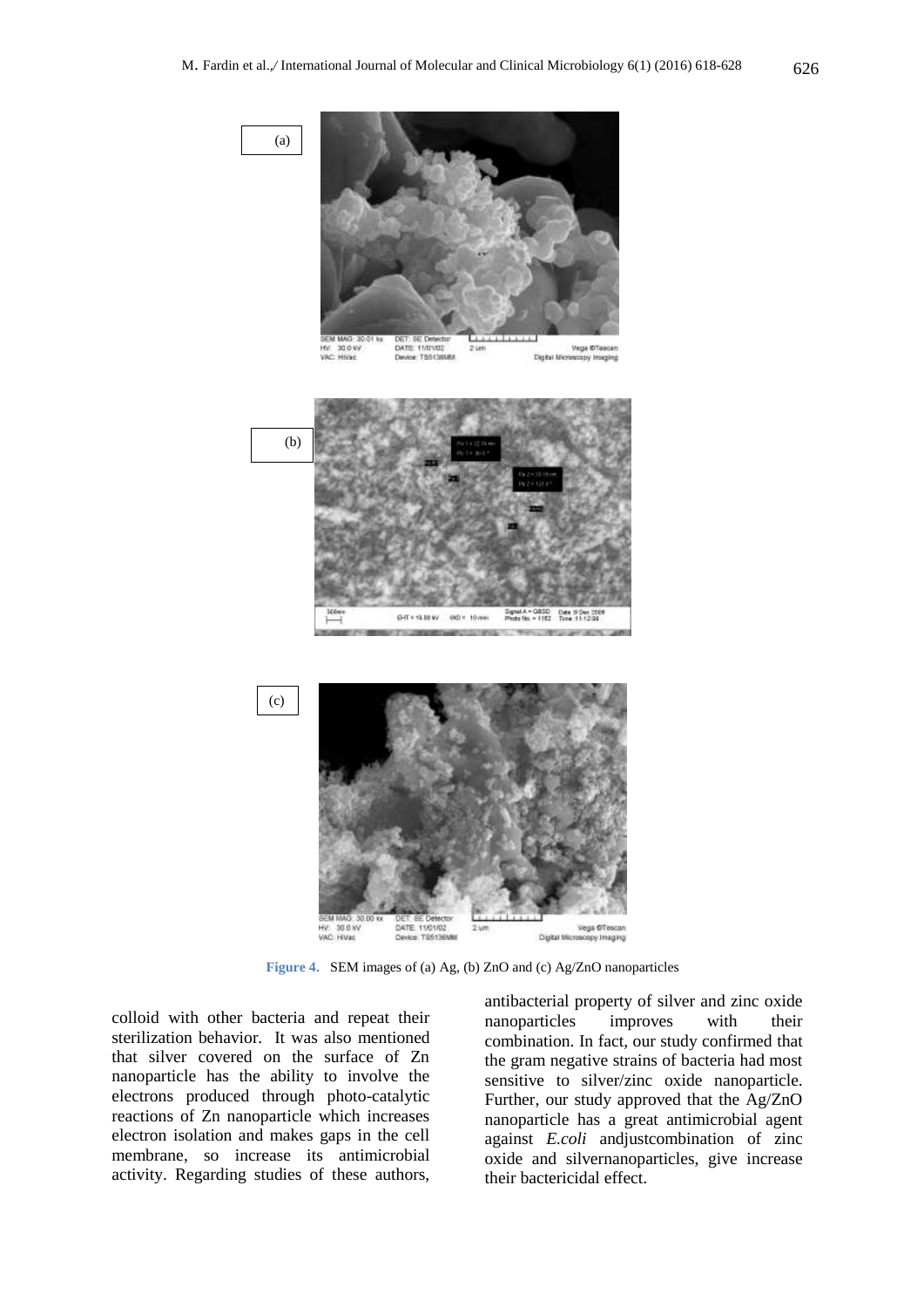# **Acknowledgements**

We are indebted to the research Vice Chancellor of Islamic Azad University Ardabil Branch, Iran University of Medical Sciences, for supporting this research. Also, we gratefully acknowledge to University of Industrial Sahand, Tabriz, Department of Nanotechnology, for the XRD and SEM analysis. The authors would like to acknowledge to Iranian Mineral Processing Research Center (IMPRC) for ICP-AES analysis. We gratefully acknowledge the Faculty of veterinarian Science of Islamic Azad University, Tabriz Branch, Department of Pathobiology for preparation and isolation of bacteria and Executive Director of Iran-Nanotechnology Organization (Govt. of Iran). The anonymous reviewers are acknowledged for providing valuable comments and insights for improving the manuscript.

# **Refereces**

- Amara, A., Ziani, Z., & Bouzoubaa, K. 1995. Antibioresistance of Escherichia coli strains isolated in Morocco from chickens with colibacillosis. Veterinary Microbiology. 43(4); 325-330. doi: [http://dx.doi.org/10.1016/0378-](http://dx.doi.org/10.1016/0378-1135(94)00101-2) [1135\(94\)00101-2](http://dx.doi.org/10.1016/0378-1135(94)00101-2)
- Avadi, M., Sadeghi, A., Tahzibi, A., Bayati, K., Pouladzadeh, M., Zohuriaan-Mehr, M., & Rafiee-Tehrani, M. 2004. Diethylmethyl chitosan as an antimicrobial agent: Synthesis, characterization and antibacterial effects. European Polymer Journal, 40(7); 1355-1361.
- Blanc, D., Carrara, P., Zanetti, G., & Francioli, P. 2005. Water disinfection with ozone, copper and silver ions, and temperature increase to control Legionella: seven years of experience in a university teaching hospital. Journal of Hospital Infection,  $60(1)$ ; 69-72.
- Case, C. L., & Johnson, T. R. 1984. Laboratory experiments in microbiology: Benjamin /Cummings Publishing Company.
- Cho, K.H., Park, J.E., Osaka, T., & Park, S.G. 2005. The study of antimicrobial activity and preservative effects of nanosilver ingredient. Electrochimica Acta. 51(5); 956-960 .
- Daini, O., Ogbolu, O., & Ogunledun, A. 2004. Quinolones Resistance and R-plasmids of some gram negative enteric Bacilli. African Journal of clinical and experimental microbiology. 6(1); 14-20 .
- Gross, W. 1994. Diseases due to Escherichia coli in poultry .
- Gupta, K., Hooton, T.M., & Stamm, W. E. 2001. Increasing antimicrobial resistance and the management of uncomplicated communityacquired urinary tract infections. Annals of internal medicine. 135(1); 41-50.
- Jafari, A., Ghane, M., & Arastoo, S. 2011. Synergistic antibacterial effects of nano zinc oxide combined with silver nanocrystales. African Journal of Microbiology Research. 5(30); 5465-5473 .
- Jafari, A., Ghane, M., Sarabi, M., & Siyavoshifar, F. 2011. Synthesis and antibacterial properties of zinc oxide combined with copper oxide nanocrystals. Oriental Journal of Chemistry. 27(3); 811-820.
- Kawashita, M., Tsuneyama, S., Miyaji, F., Kokubo, T., Kozuka, H., & Yamamoto, K. 2000. Antibacterial silver-containing silica glass prepared by sol–gel method. Biomaterials. 21(4); 393-398 .
- Kim, J.S., Kuk, E., Yu, K.N., Kim, J.H., Park, S. J., Lee, H.J., Hwang, C.Y. 2007. Antimicrobial effects of silver nanoparticles. Nanomedicine: Nanotechnology, Biology and Medicine. 3(1); 95-101 .
- Li, P., Li, J., Wu, C., Wu, Q., & Li, J. 2005. Synergistic antibacterial effects of β-lactam antibiotic combined with silver nanoparticles. Nanotechnology. 16(9); 1912 .
- Lin, Y.S. E., Vidic, R.D., Stout, J.E., & Victor, L. Y. 1996. Individual and combined effects of copper and silver ions on inactivation of Legionella pneumophila. Water Research. 30(8); 1905-1913 .
- Lok, C.N., Ho, C.M., Chen, R., He, Q.Y., Yu, W.Y., Sun, H., Che, C.M. 2006. Proteomic analysis of the mode of antibacterial action of silver nanoparticles. Journal of Proteome research. 5(4); 916-924 .
- Marshall, B., Petrowski, D., & Levy, S. B. 1990. Inter-and intraspecies spread of Escherichia coli in a farm environment inthe absence of antibiotic usage. Proceedings of the National Academy of Sciences. 87(17); 6609-6613.
- Morones, J.R., Elechiguerra, J.L., Camacho, A., Holt, K., Kouri, J.B., Ramírez, J.T., & Yacaman, M. J. 2005. The bactericidal effect of silver nanoparticles. Nanotechnology. 16(10); 2346 .
- Österblad, M., Hakanen, A., Manninen, R., Leistevuo, T., Peltonen, R., Meurman, O., Kotilainen, P. 2000. A between-species comparison of antimicrobial resistance in enterobacteria in fecal flora. Antimicrobial agents and chemotherapy. 44(6); 1479-1484 .
- Park, S.J., & Jang, Y.S. 2003. Preparation and characterization of activated carbon fibers supported with silver metal for antibacterial behavior. Journal of colloid and interface science. 261(2); 238-432 .